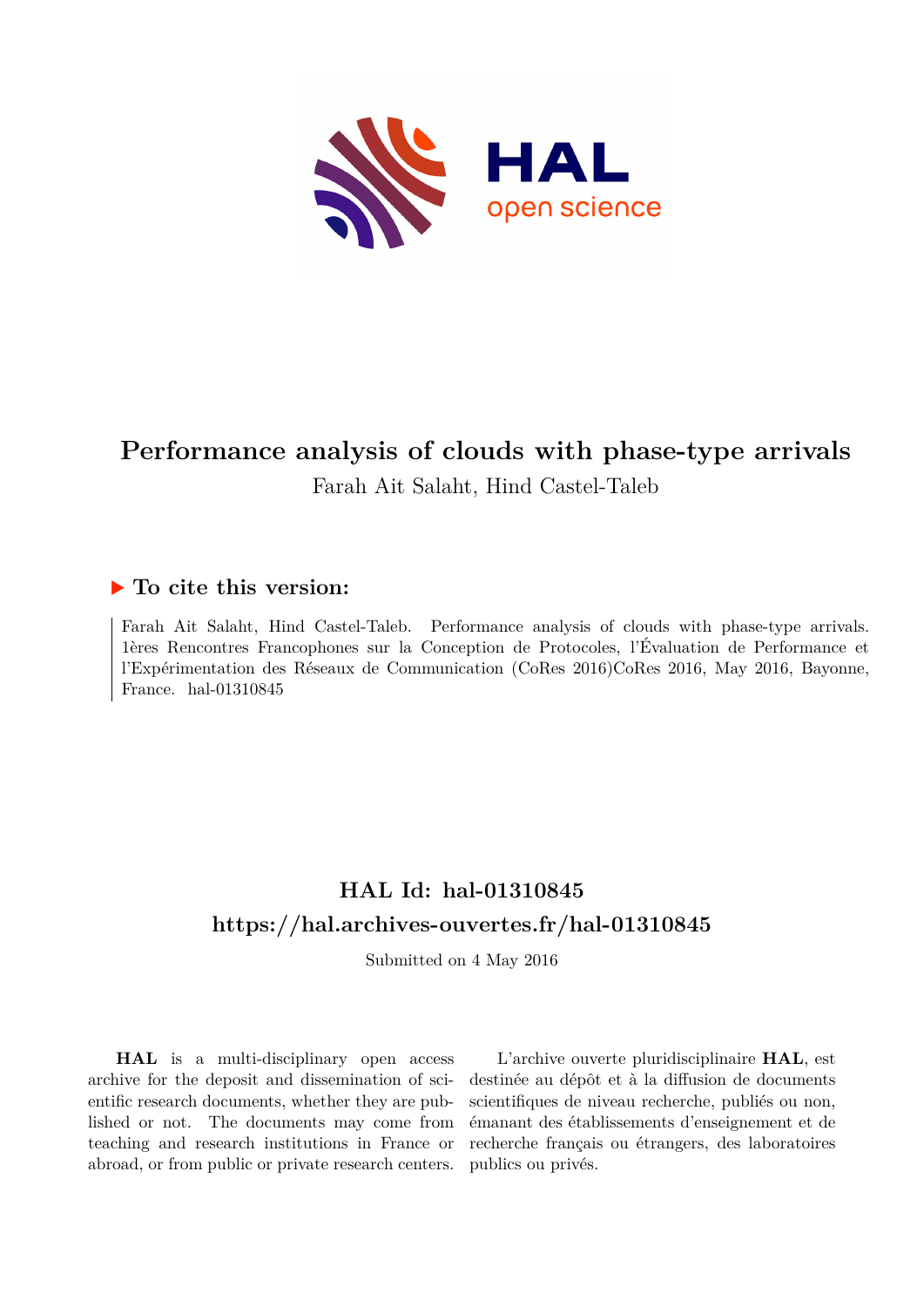# *Performance analysis of clouds with phase-type arrivals*

Farah Ait Salaht  $^1$  and Hind Castel-Taleb  $2^{\dagger}$ 

<sup>1</sup> *LIP6, Universite Paris Ouest, Nanterre, France ´*

<sup>2</sup> SAMOVAR, Télécom SudParis, CNRS, Université Paris Saclay, 9 rue Charles Fourier-91011 Evry Cedex

We propose to evaluate the performance of a cloud system in terms of buffer occupancy, using mathematical analysis. The client requests (or jobs) arrive by batch, and follow a phase-type process in order to represent the variability of the traffic intensity. The PM (Physical Machine) is modeled by a hysteresis queueing system with phase-type and batch arrivals. To represent the dynamic allocation of the resources, the hysteresis queue activates and deactivates the Virtual Machines (VMs) according to the threshold values of the queue length. This system is represented by a complex Markov chain which is difficult to analyze especially when the size of the state space increases and the length of batch arrival distribution is large. We propose to use stochastic bounds in order to define bounding systems less complex. We derive performance measure bounds as mean buffer length, and blocking probabilities. The relevance of the results is to offer a trade-off between computational complexity and accuracy of the results, providing very interesting solutions in network dimensioning.

Keywords: cloud node, performance evaluation, hysteresis queue

#### 1 Introduction

Virtualization plays a key role in the success of cloud computing because it simplifies the delivery of the services by providing a platform for resources in a scalable manner. One physical host can have more than one VM (Virtual Machine : it is a software that can run its own operating system and applications just like an operating system on a physical computer). Performance evaluation of cloud centers is a very crucial research task which becomes difficult due to the dynamic behavior of cloud environments and variability of user demand. In [KMM13], the authors develop an analytical model in order to evaluate the performance of cloud centers with a high degree of virtualization and Poisson batch arrivals. The model of the physical machine with *m* VMs is based on the  $M^{[x]}/G/m/m + r$  queue. To solve the model, they adopt the technique of embedded Markov chain, and derive exact formulas for different performance measures as blocking probability and mean waiting time of tasks. In this paper, we propose to use a mathematical model in order to evaluate the performance of a PM (Physical Machine) in a data center, in order to compute the mean number of customers in the system, and the blocking probabilities. The considered queueing model is a multi-server with hysteresis threshold queues [IK95]. In this model, each VM is represented by a server and the multi-server queueing model is governed by sequences of forward and reverse thresholds which are different (hysteresis). The forward (resp. the backward) thresholds represent the value of the number of customers from which an additional VM is activated (resp. deactivated). In order to represent the variability of customer requests, we suppose that arrivals are bulks and follow a phase-type process. Each phase can correspond to a traffic intensity, and each request arrival has a batch size defined by a probability distribution. Obviously, the relevance of this model is to represent both the variability of user demand, and dynamicity of resource provisioning. We obtain from the queueing system a multidimensional Markov chain which is difficult to solve, as the size of state space increases with the number of phases, the number of VMs, and the size of bulk arrivals. In order to reduce the complexity of this problem, we propose to derive bounding systems which are obtained by the simplification of the hysteresis model in order to compute bounds on the performance measures [AC15].

<sup>†</sup>This work is partially supported by French research project ANR-MARMOTE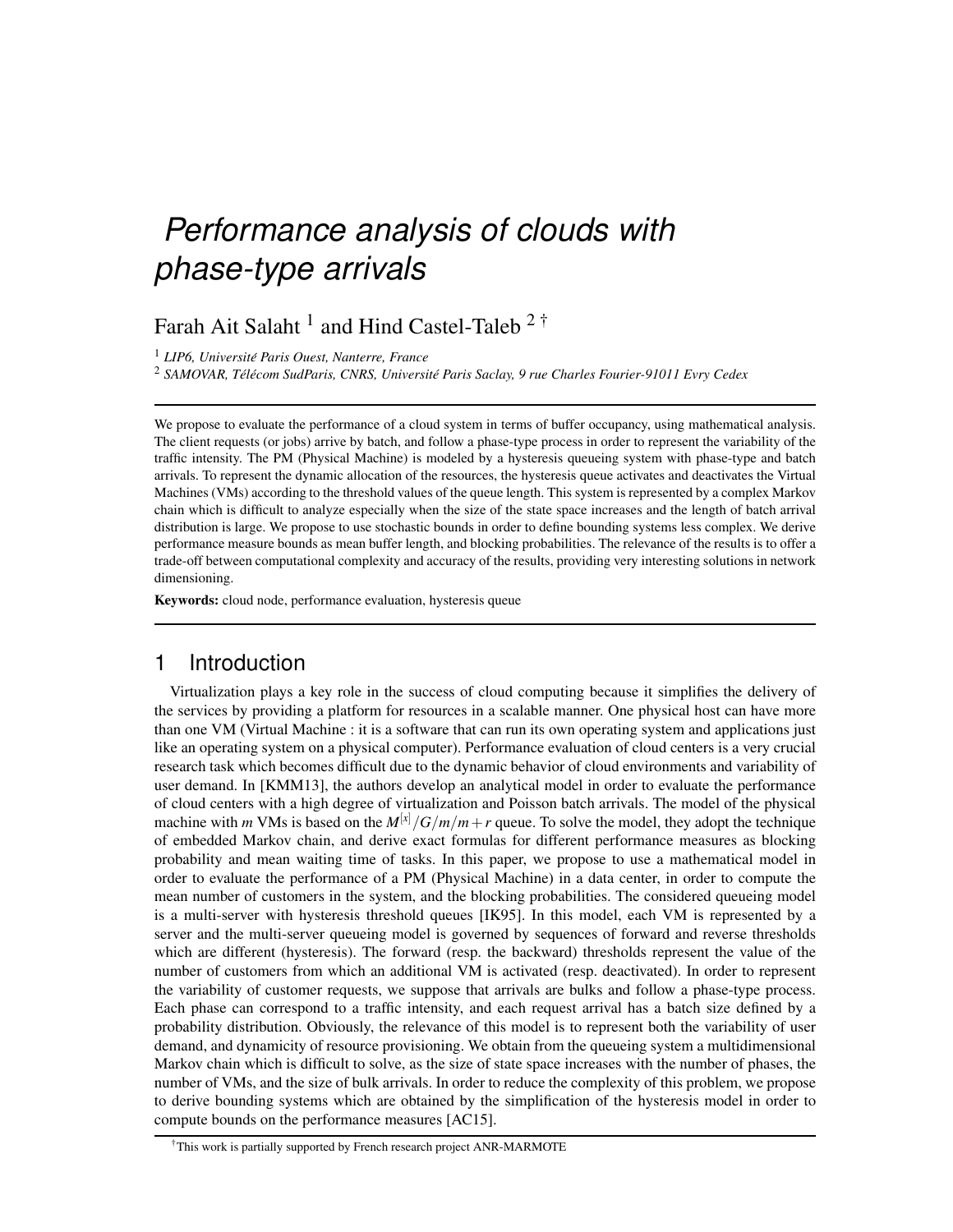#### 2 Model description

The system under study is a cloud center, which contains several data centers. Customer requests arrive from different devices ( mobile phones, laptops, computers) to the system, and the cloud service orchestrator dispatches the jobs into the data centers in order to provide service. The data center is a set of resources or PM (Physical Machines) each of which can host a lot of VMs (Virtual Machines). Different users may share a PM (Physical Machine) using virtualization technique which provides a well defined set of resources (as CPU, RAM, storage). In this paper, we represent the PM ( Physical machine) by a finite capacity system with multi-homogeneous servers (VMs). We denote by *C* the capacity of the system and by *K* the number of servers. We suppose a multi-server thresholds-based queueing system with hysteresis for which a set of forward thresholds  $(F_1, F_2, \ldots, F_{K-1})$  and a set of reverse thresholds  $(R_1, R_2, \ldots, R_{K-1})$  are defined. We assume that  $F_1 < F_2 < \ldots < F_{K-1}$ ,  $R_1 < R_2 < \ldots < R_{K-1}$ , and  $R_i < F_i$ ,  $\forall 1 \le i \le K$ . The behavior of this system is as follows. We assume that the first VM is always active. If a customer arrives in the system, and finds  $F_i$  ( $i = 1, \ldots, K - 1$ ) customers in the system, an additional VM will be activated, and the customer is served by one of the available VMs. When a customer leaves the system with  $R_i$  ( $i = 1, \ldots, K-1$ ) customers, then one VM will be removed from the active VMs. We assume here that the arrival process is a phase-type process with batch arrivals. This process is defined by Poisson arrivals modulated by phases, and with batch size distribution.

The arrivals are Markovian modulated by a phase process with  $\ell$  states. We denote by  $L = \{1, 2, \ldots, \ell\}$ the set of phase values. The set of phases corresponds to the different traffic intensity (variability or burstiness). As an example, for  $L = \{1, 2\}$ , we can suppose that traffic intensity in phase 1 is low, and it is higher in phase 2. Let  $\{X(t), t \ge 0\}$  be the stochastic process which models the behavior of the hysteresis system. Each state is represented by a 3-tuple  $(x_1, x_2, \phi)$ , where  $x_1$  is the number of customers waiting in the system  $(x_1 \in \{0,\ldots,C\})$ ,  $x_2$  is the number of active VMs  $(x_2 \in \{1,\ldots,K\})$ , and  $\phi$  expresses the arrival phase ( $\phi \in L = \{1, 2, ..., \ell\}$ ). For the traffic arrivals, we suppose that at each phase  $\phi$ , the bulk requests arrive according to a Poisson process with rate  $\lambda^{(\phi)}$ , and bulk size follows a probability distribution  $p_{\phi} = (p_{\phi}(1), \ldots, p_{\phi}(k), \ldots, p_{\phi}(n))$ , defined as follows :  $p_{\phi}(k) = Pr[\text{In phase } \phi, \text{ the bulk size is } k] \forall k \in$  $E, \forall \phi \in L$ , where  $E \subset \mathbb{N}$ . Servers (or VMs) have an exponential service time distribution with mean rate  $\mu_i = \mu \ (i = 1, \ldots, K).$ 

With these assumptions, we deduce that the system  $X(t)$  is a Continuous-Time Markov Chain (CTMC). Next, we derive the state evolution equations of  $X(t)$ . We suppose that the arrivals take place first in the system, and then we have a phase transition. So, from a state  $x = (x_1, x_2, \phi)$ , if an arrival occurs, we have a transition with the rate  $\lambda_{\phi} p_{\phi}(k) \mathbf{M}(\phi, \phi')$ . This rate is obtained by multiplying  $\lambda_{\phi} p_{\phi}(k)$  by the probability  $M(\phi, \phi')$  of the phase transition (so, if  $\phi' = \phi$ , we stay in the same phase, otherwise we have a phase transition). The evolution equations of *X*(*t*) are defined for  $i, j = 1, ..., K - 1$ , as follows (where  $\phi, \phi' \in L$ ):

- $(x_1, x_2, \phi) \rightarrow (\min\{C, x_1 + k\}, x_2, \phi'),$ with rate  $\lambda_{\phi} p_{\phi}(k) \mathbf{M}(\phi, \phi')$ , if  $(x_1 + k) \leq F_j$ , and  $x_2 = j$ ,  $j = 1, ..., K - 1$ ,  $\rightarrow$  (min{*C*, *x*<sub>1</sub> + *k*}, *K*,  $\phi'$ ), with rate  $\lambda_{\phi} p_{\phi}(k) \mathbf{M}(\phi, \phi')$ , if  $x_2 = K$  or  $(x_1 + k) > F_{K-1}$ ,  $\rightarrow$  (min{*C*, *x*<sub>1</sub> + *k*},*l*, $\phi'$ ), with rate  $\lambda_{\phi} p_{\phi}(k) M(\phi, \phi')$ , if  $l = \min\{h | (x_1 + k \le F_h) \text{ and } x_2 + 1 \le h \le K - 1\}$ ,
	- →  $(\max\{0, x_1 1\}, x_2, \phi)$ , with rate  $x_2\mu$ , if  $(x_1 \neq R_i + 1 \text{ or } (x_1 = R_i + 1 \text{ and } x_2 \neq i + 1))$
	- $\rightarrow$  (max{0, *x*<sub>1</sub> 1}, max{0, *x*<sub>2</sub> 1},  $\phi$ ), with rate *x*<sub>2</sub>*µ*, if *x*<sub>1</sub> = *R*<sub>*i*</sub> + 1, and *x*<sub>2</sub> = *i* + 1.

We propose in this paper to define bounding models instead of performing an exact resolution of the system which can be often very difficult. The relevance and the key idea of using bounds is first to reduce the state space size from which we compute performance bounds in order to frame the exact values.

#### 3 Bounding systems

Considering the same forward and the reverse thresholds vectors, we derive upper and lower bounding models for the threshold queueing system with hysteresis. For the upper bound, we take the vector (*F*1, *F*2,..., *FK*−1) as a forward and reverse thresholds. And, for the lower bound, we take (*R*1, *R*2,..., *RK*−1)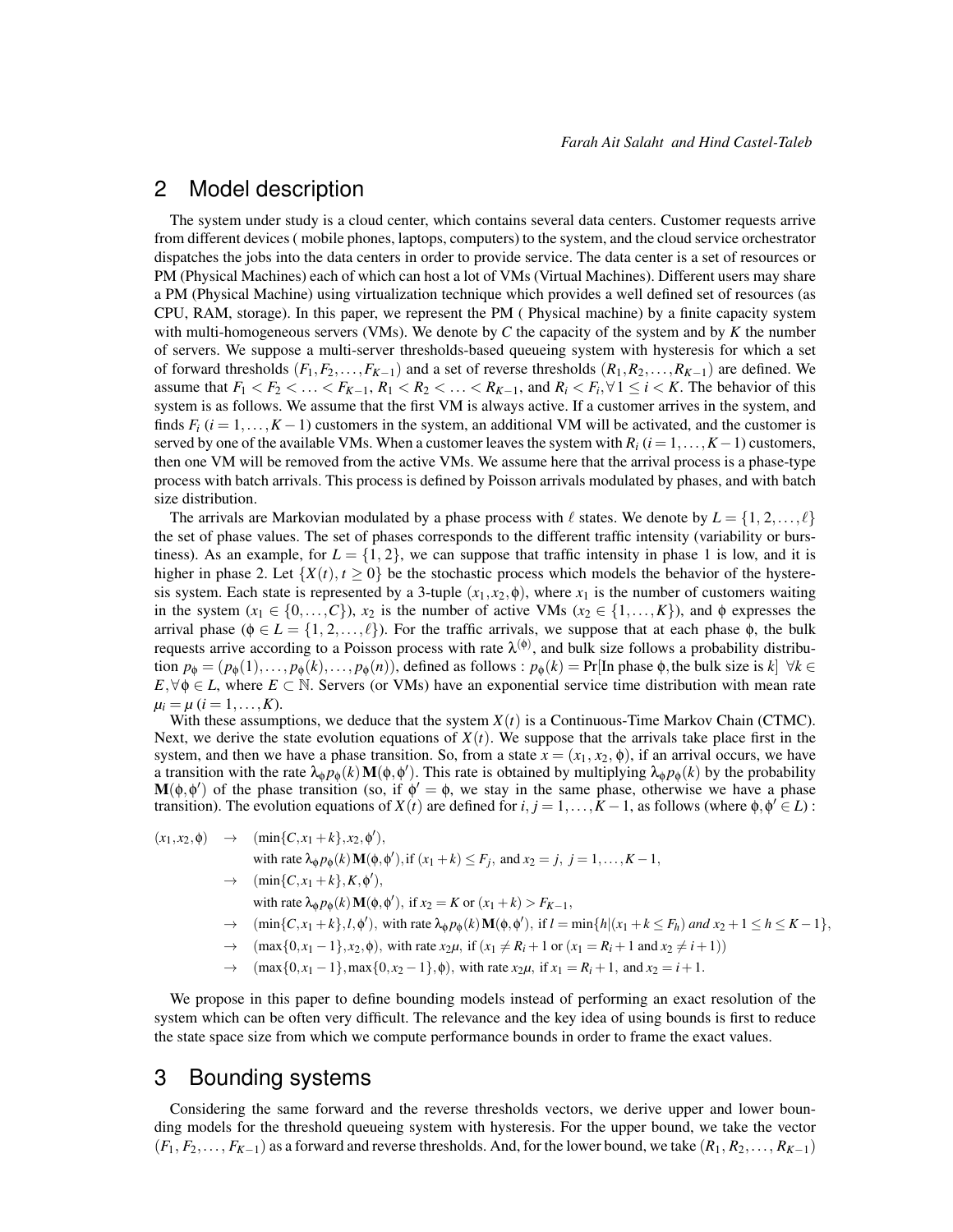for the forward and the reverse thresholds. The main advantage of these systems is that they are easier to solve as states are represented by only two components : the number of customers in the system, and the phase. We denote by  $Y(t)$  the CTMC associated to the upper bounding model (the forward and the reverse thresholds are given by  $(F_1, F_2, \ldots, F_{K-1})$ ). The evolution equation of this model is given as follows (where  $\phi, \phi' \in L$ ):

$$
(x, \phi) \rightarrow \min((C, x_1 + k), \phi'), \text{ with rate } \lambda_{\phi} p_{\phi}(k) \mathbf{M}(\phi, \phi'), \forall k \in E
$$
 (1)

$$
\rightarrow \quad \max((0, x_1 - 1), \phi), \text{with rates}:
$$

• 
$$
i\mu
$$
, if  $F_{i-1} < x_1 \le F_i$ ,  $\forall i = 1...K-1$  (2)

• 
$$
K\mu
$$
, if  $F_{K-1} < x_1 \leq C$  (3)

where  $F_0 = 0$ . In the same way, we define by  $Z(t)$  the CTMC which represents the lower bound (with  $(R_1, R_2, \ldots, R_{K-1})$  for the forward and the reverse thresholds). In this case, the above equations ((1)-(2)-(3)) are also available by changing the sequence  $F_{i,i=1...K-1}$ , by the sequence  $R_{i,i=1...K-1}$ . We can prove using the stochastic comparisons that  $Y(t)$  (resp.  $Z(t)$ ) represents an upper bound (resp. a lower bound) for  $X(t)$ . The proof is similar than in [AC15], except that we compare the processes from states in the same phase, and from the number of customers. We can see that the systems have the same arrival processes, but  $Y(t)$ (resp.  $Z(t)$ ) has lower (resp. upper) service rates than  $X(t)$ . The relevance of this result, is that we can derive performance measures bounds, with less computational times.

#### 4 Numerical results

We consider a threshold-based queue with hysteresis, two phases input process and 50 homogeneous servers. For the input traffic, we consider a trace generated randomly with 1 million batch arrivals. We note that the minimum batch size in this trace is 64 and the maximum is 1518. From this trace, we propose to distinguish two phases, phase 1 corresponds to heavy traffic and phase 2 to a low traffic. So, we consider that for batch size less than 200 the arrival phase is 1 otherwise the arrival phase is 2. We note that the size of the support for the defined bulk phases distributions are : 136 states for phase 1 and 730 for phase 2. The probability transition matrix for phase modulation is defined as follows :

$$
\mathbf{M}(i, j) = \frac{\text{number of transitions from phase } i \text{ to phase } j}{\text{number of packet in phase } i},\tag{4}
$$

for all *i*,  $j \in L$ . Therefore, the resulting transition matrix of phases **M** is :

$$
\mathbf{M} = \left( \begin{array}{cc} 0.8314 & 0.1686 \\ 0.4086 & 0.5914 \end{array} \right),
$$

In order to analyze this model, we consider a queue with service rate of 175 Kbatches/s, arrival rates  $\lambda_1 = 200$  batches/sec and  $\lambda_2 = 50$  batches/sec corresponding to an utilization of 94% of the system, and we vary the buffer size from 500 batches to 10 Kbatches. Depending on the value of the buffer (*C*), we present in the tables 1, 2 the blocking probabilities and the expected buffer length obtained for the different studied models. We report also in the Table 3 the computation times needed to resolve these models. Note that different bounding systems are presented :  $Y(t)$ ,  $Z(t)$ ,  $Y^u(t)$ , and  $Z^l(t)$ .  $Y^u(t)$  (resp.  $Z^l(t)$ ) is an upper (resp. lower) bound for  $Y(t)$  (resp.  $Z(t)$ ), it is generated from it by aggregating the batch probability distribution in order to obtain the closest probability distribution bound with a reduced size[ACFP13]. For this example, the size of bounding aggregated batch probability distributions is 10 for each phase.

From Table 1 and Table 2, we remark that the proposed models  $(Z(t), Z^l(t), Y(t)$  and  $Y^u(t))$  provide clearly bounds on performance measures of the original system  $X(t)$  (lower bounds for the models  $Z(t)$ ) and  $Z^l(t)$  and upper bounds for the models  $Y(t)$  and  $Y^u(t)$ ). We can also see that the results provided by our models are very accurate (the bounds are close to the exact results). Regarding to the execution times (Table 3), we observe that the bounding models are less complex than the original one, particularly for the models with an aggregation of the batch arrival distributions. Indeed, we notice that the models  $Z^l(t)$  and  $Y^u(t)$  allows to reduce the computational time of the model  $X(t)$  by 4, 6 and even by 15 depending on the